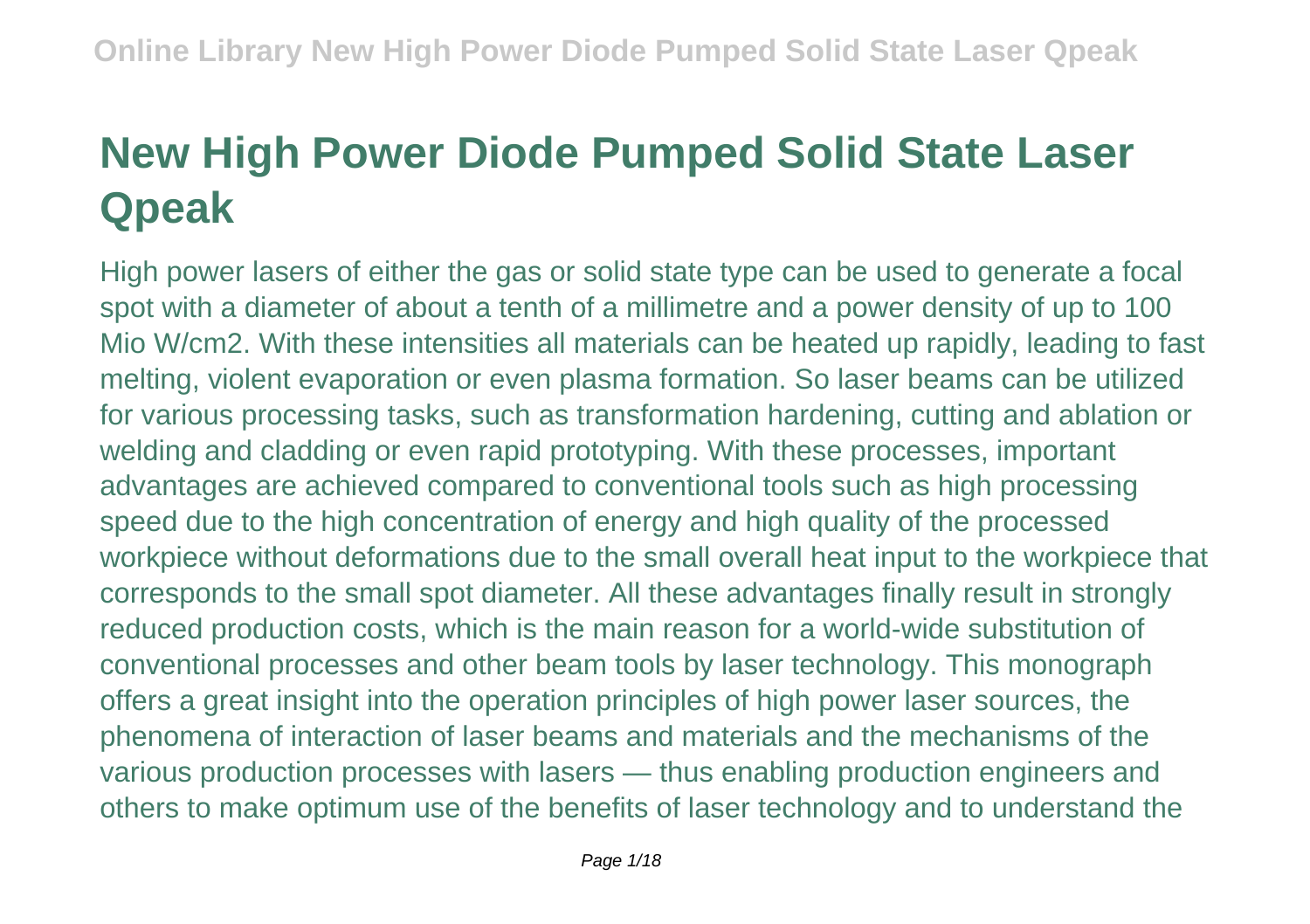technical properties and the physical limitations of this most recent technology (especially in comparison to conventional tools and other beam tools), and providing a sufficient basis for the understanding and use of future developments in this area. Advances in High-Power Fiber and Diode Laser Engineering provides an overview of recent research trends in fiber and diode lasers and laser systems engineering. In recent years, many new fiber designs and fiber laser system strategies have emerged, targeting the mitigation of different problems which occur when standard optical fibers are used for making high-power lasers. Simultaneously, a lot of attention has been put to increasing the brightness and the output power of laser diodes. Both of these major laser development directions continue to advance at a rapid pace with the sole purpose of achieving higher power while having excellent beam quality. The book begins by introducing the principles of diode lasers and methods for improving their brightness. Later chapters cover quantum cascade lasers, diode pumped high power lasers, high average power LMA fiber amplifiers, high-power fiber lasers, beam combinable kilowatt all-fiber amplifiers, and applications of 2 ?m thulium fiber lasers and high-power GHz linewidth diode lasers. Written by a team of authors with experience in academia and industrial research and development, and brought together by an expert editor, this book will be of use to anyone interested in laser systems development at the laboratory or commercial scale.

This work presents progress in the root-cause analysis of power saturation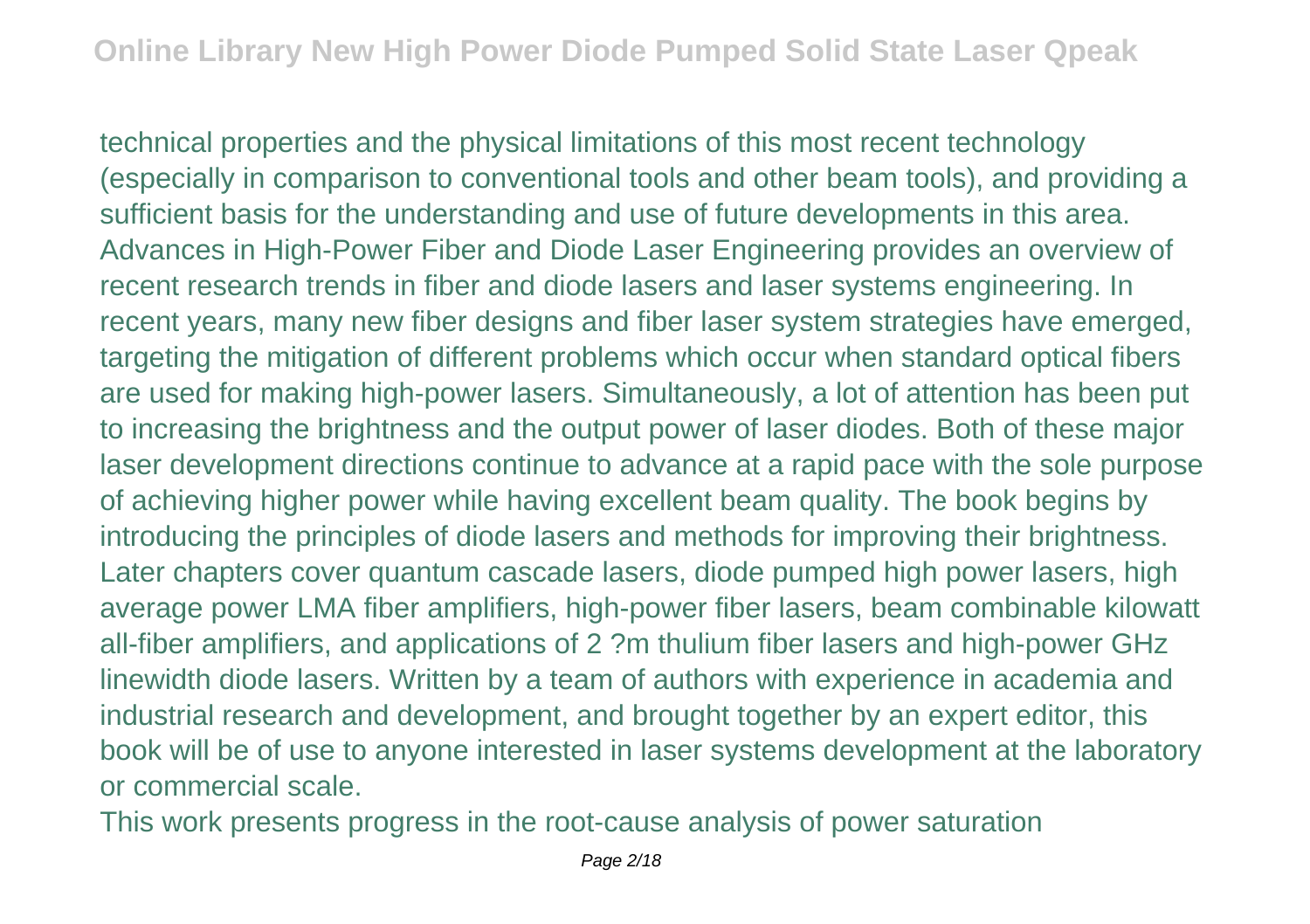mechanisms in continuous wave (CW) driven GaAs-based high-power broad area diode lasers operated at 935 nm. Target is to increase efficiency at high optical CW powers by epitaxial design. The novel extreme triple asymmetric (ETAS) design was developed and patented within this work to equip diode lasers that use an extremely thin p-waveguide with a high modal gain. An iterative variation of diode lasers employing ETAS designs was used to experimentally clarify the impact of modal gain on the temperature dependence of internal differential quantum efficiency (IDQE) and optical loss. High modal gain leads to increased free carrier absorption from the active region. However, less power saturation is observed, which must then be attributed to an improved temperature sensitivity of the IDQE. The effect of longitudinal spatial hole burning (LSHB) leads to above average non-linear carrier loss at the back facet of the device. At high CW currents the junction temperature rises. Therefore, not only the asymmetry of the carrier profile increases but also the average carrier density in order to compensate for the decreased material gain and increased threshold gain. This carrier non-pinning effect above threshold is found in this work to enhance the impact of LSHB already at low currents, leading to rapid degradation of IDQE with temperature. This finding puts LSHB into a new context for CW-driven devices as it emphasizes the importance of low carrier densities at threshold. The carrier density was effectively reduced by applying the novel ETAS design. This enabled diode lasers to be realized that show minimized degradation of IDQE with temperature and therefore improved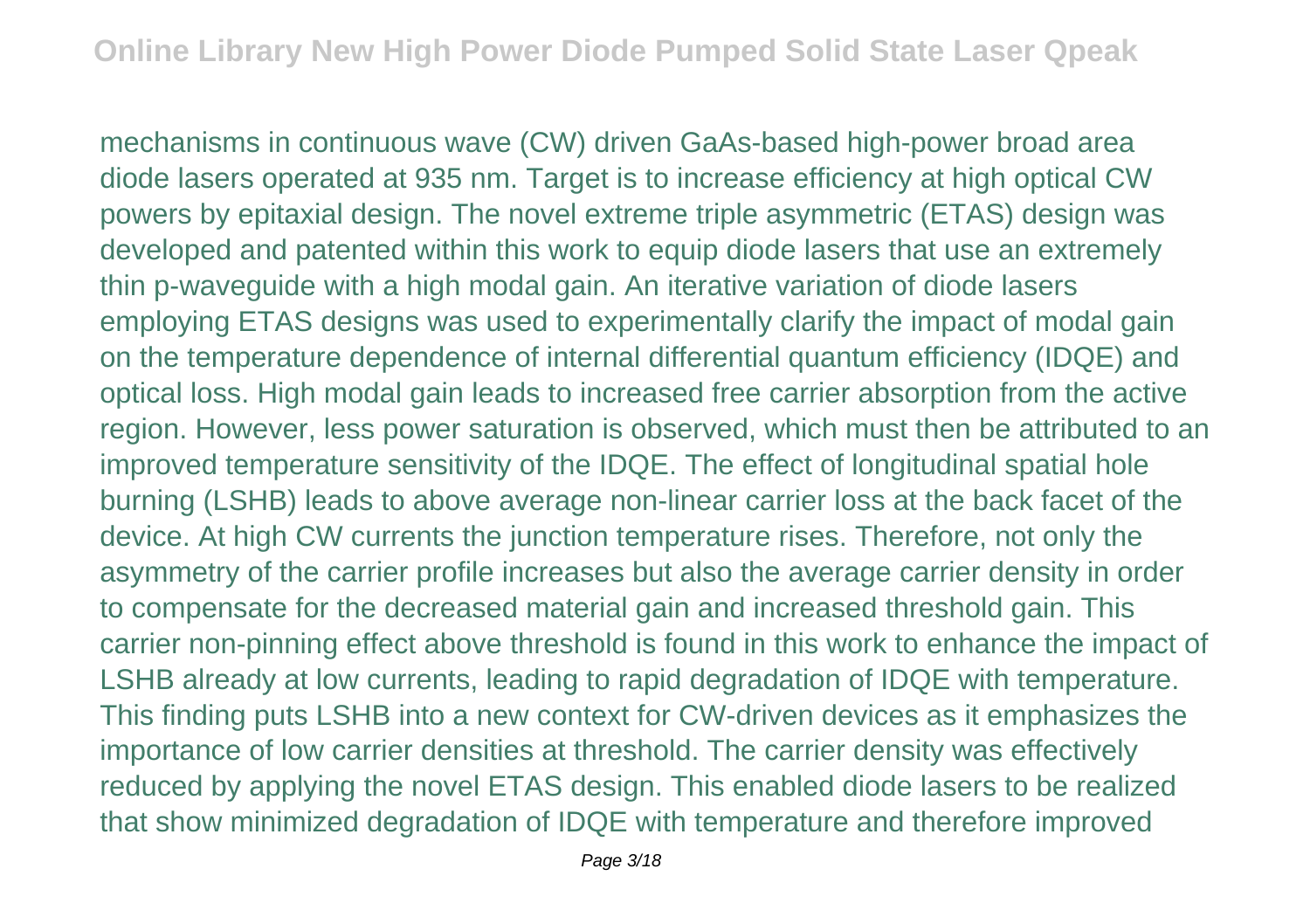### performance in CW operation.

This book gives the readers an introduction to experimental and theoretical knowledge acquired by large-scale laser laboratories that are dealing with extra-high peak power and ultrashort laser pulses for research of terawatt (TW), petawatt (PW), or near-future exawatt (EW) laser interactions, for soft X-ray sources, for acceleration of particles, or for generation of hot dense thermal plasma for the laser fusion. The other part of this book is dealing with the small-scale laser laboratories that are using for its research on commercial sources of laser radiation, nanosecond (ns), picosecond (ps), or femtosecond (fs) laser pulses, either for basic research or for more advanced applications. This book is divided into six main sections dealing with short and ultrashort laser pulses, laser-produced soft X-ray sources, large-scale high-power laser systems, free-electron lasers, fiber-based sources of short optical pulse, and applications of short pulse lasers. In each chapter readers can find fascinating topics related to the high energy and/or short pulse laser technique. Individual chapters should serve the broad spectrum of readers of different expertise, layman, undergraduate and postgraduate students, scientists, and engineers, who may in this book find easily explained fundamentals as well as advanced principles of particular subjects related to these phenomena.

This book covers the basics, realization and materials for high power laser systems and high power radiation interaction with matter. The physical and technical fundamentals of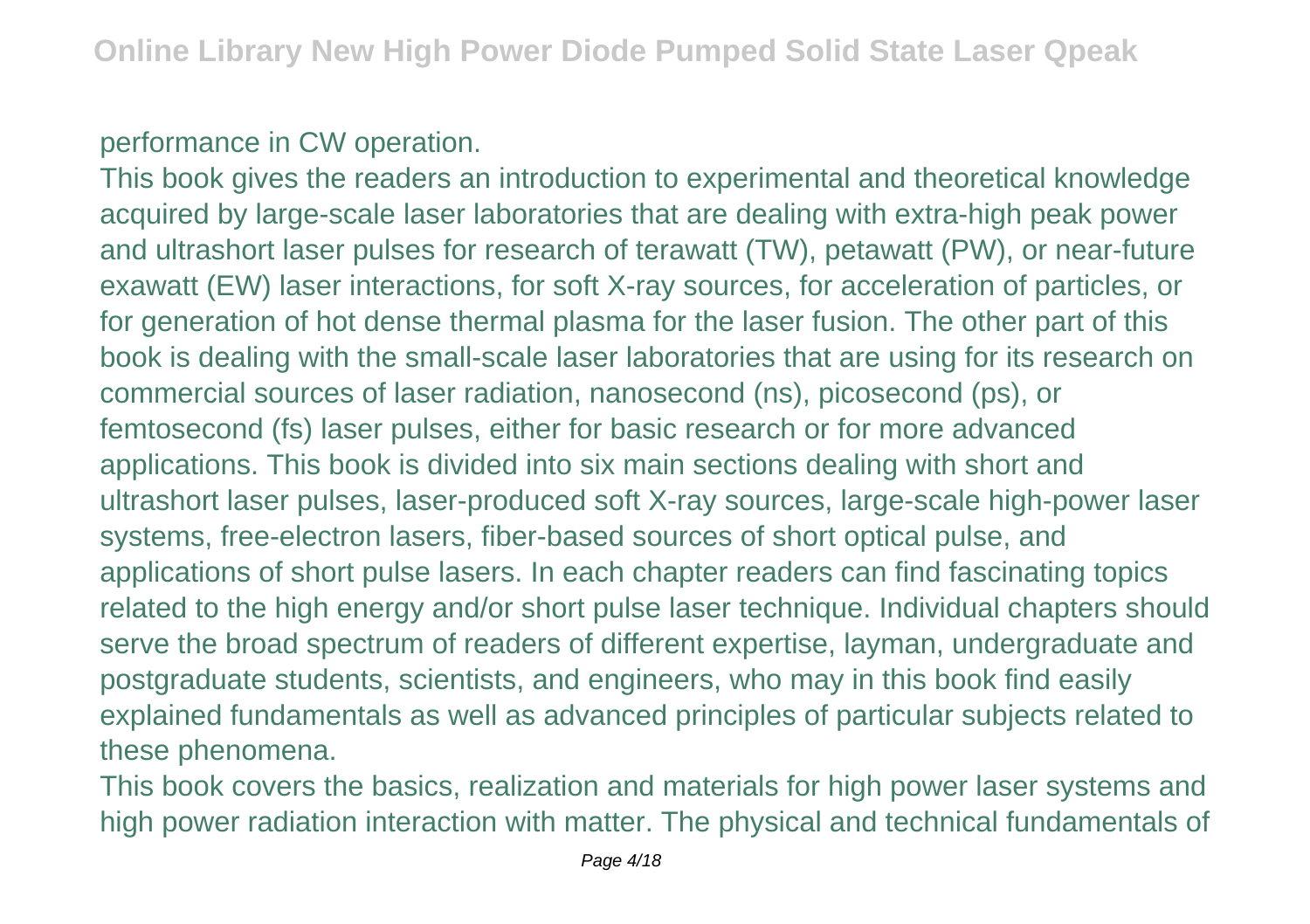high intensity laser optics and adaptive optics and the related physical processes in high intensity laser systems are explained. A main question discussed is: What is power optics? In what way is it different from ordinary optics widely used in cameras, motion-picture projectors, i.e., for everyday use? An undesirable consequence of the thermal deformation of optical elements and surfaces was discovered during studies of the interaction with powerful incident laser radiation. The requirements to the fabrication, performance and quality of optical elements employed within systems for most practical applications are also covered. The high-power laser performance is generally governed by the following: (i) the absorption of incident optical radiation (governed primarily by various absorption mechanisms), (ii) followed by a temperature increase and response governed primarily by thermal properties and (iii) the thermooptical and thermo-mechanical response of distortion, stress, fracture, etc. All this needs to be understood to design efficient, compact, reliable and useful high power systems for many applications under a variety of operating conditions, pulsed, continuous wave and burst mode of varying duty cycles. The book gives an overview of an important spectrum of related topics like laser resonator configurations, intermetallic optical coatings, heat carriers for high power optics, cellular materials, high-repetitionrate lasers and mono-module disk lasers for high power optics.

This book introduces high power semiconductor laser packaging design. The challenges of the design and various packaging and testing techniques are detailed by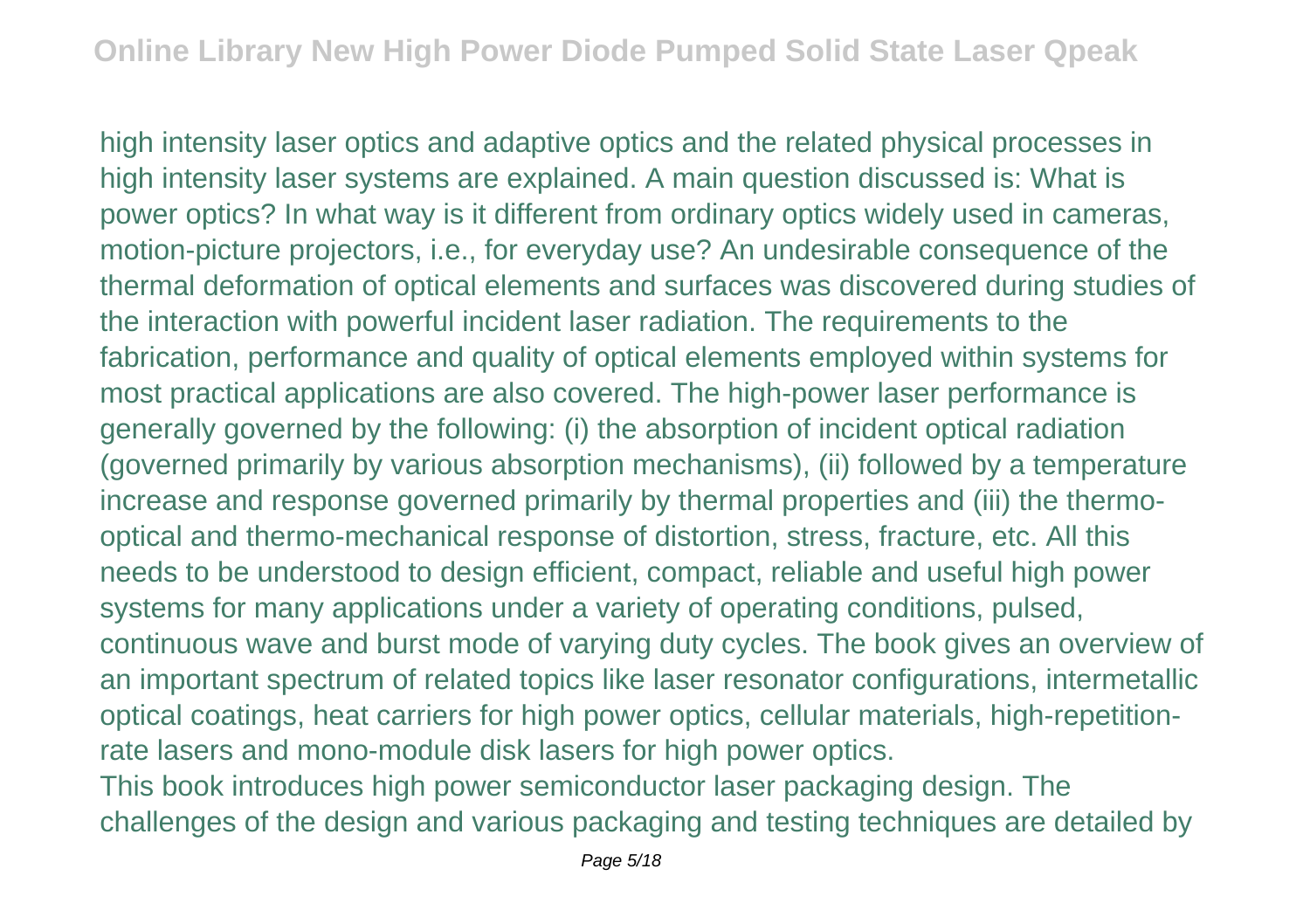the authors. New technologies and current applications are described in detail. Photonic circuitry is the first-choice technological advancement recognized by the telecommunications industry. Due to the speed, strength, and clarity of signal, photonic circuits are rapidly replacing electronic circuits in a range of applications. Applied Photonics is a state-of-the-art reference book that describes the fundamental physical concept of photonics and examines the most current information available in the photonics field. Cutting-edge developments in semiconductors, optical switches, and solitons are presented in a readable and easily understandable style, making this volume accessible, if not essential, reading for practicing engineers and scientists. Introduces the concept of nonlinear interaction of photons with matters, photons, and phonons Covers recent developments of semiconductor lasers and detectors in the communications field Discusses the development of nonlinear devices, including optical amplifiers, solitons, and phase conjugators, as well as the development of photonic components, switches, interconnects, and image processing devices High-Power Diode LasersFundamentals, Technology, ApplicationsSpringer Science & Business Media

This conference is the premier biannual event addressing the latest advances in diode and diode pumped laser technology and systems applications The conference covers laser pump diodes diode pumped solid state and fibre lasers applications of diode laser technology in consumer products, processing, healthcare and biophotonics, defence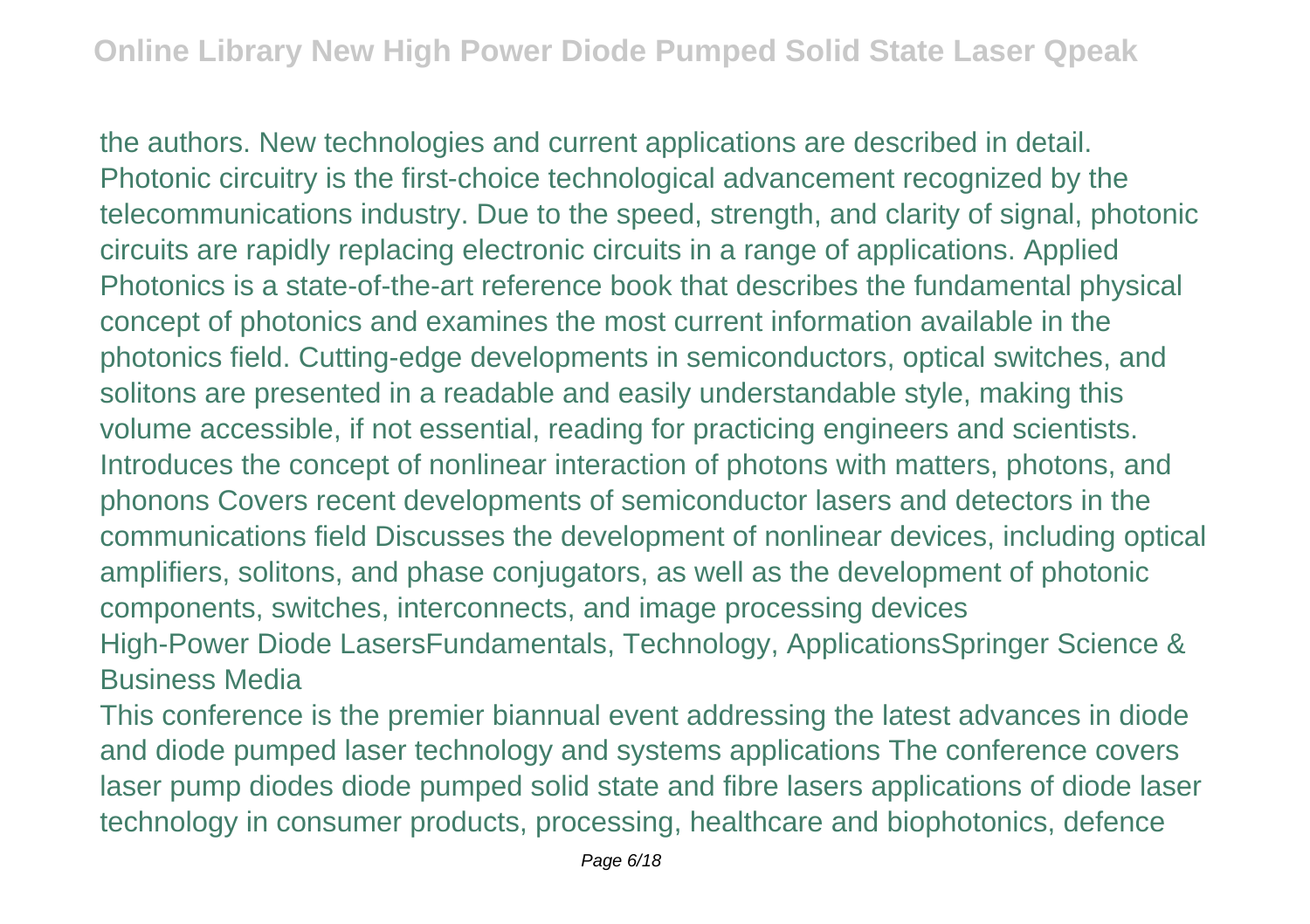#### and security

The State of the Art in High-Power Laser Technology Filled with full-color images, High-Power Laser Handbook offers comprehensive details on the latest advances in highpower laser development and applications. Performance parameters for each major class of lasers are described. The book covers high-power gas, chemical, and freeelectron lasers and then discusses semiconductor diode lasers, along with the associated technologies of packaging, reliability, and beam shaping and delivery. Current research and development in solid-state lasers is described as well as scaling approaches for high CW powers, high pulse energies, and high peak powers. This authoritative work also addresses the emergence of fiber lasers and concludes by reviewing various methods for beam combining. Coverage Includes: Carbon dioxide lasers Excimer lasers Chemical lasers High-power free-electron lasers Semiconductor laser diodes High-power diode laser arrays Introduction to high-power solid-state lasers Zig-zag slab lasers ThinZag high-power laser development Thin disk lasers Heat capacity lasers Ultrafast solid-state lasers Ultrafast lasers in the thin disk geometry The National Ignition Facility laser Optical fiber lasers Pulsed fiber lasers High-power ultrafast fiber laser systems High-power fiber lasers for industry and defense Beam combining

The papers in this Volume were given at a two-day Conference on the subject of Optoelectronics in Medicine. The meeting was held in Florence, and promoted by the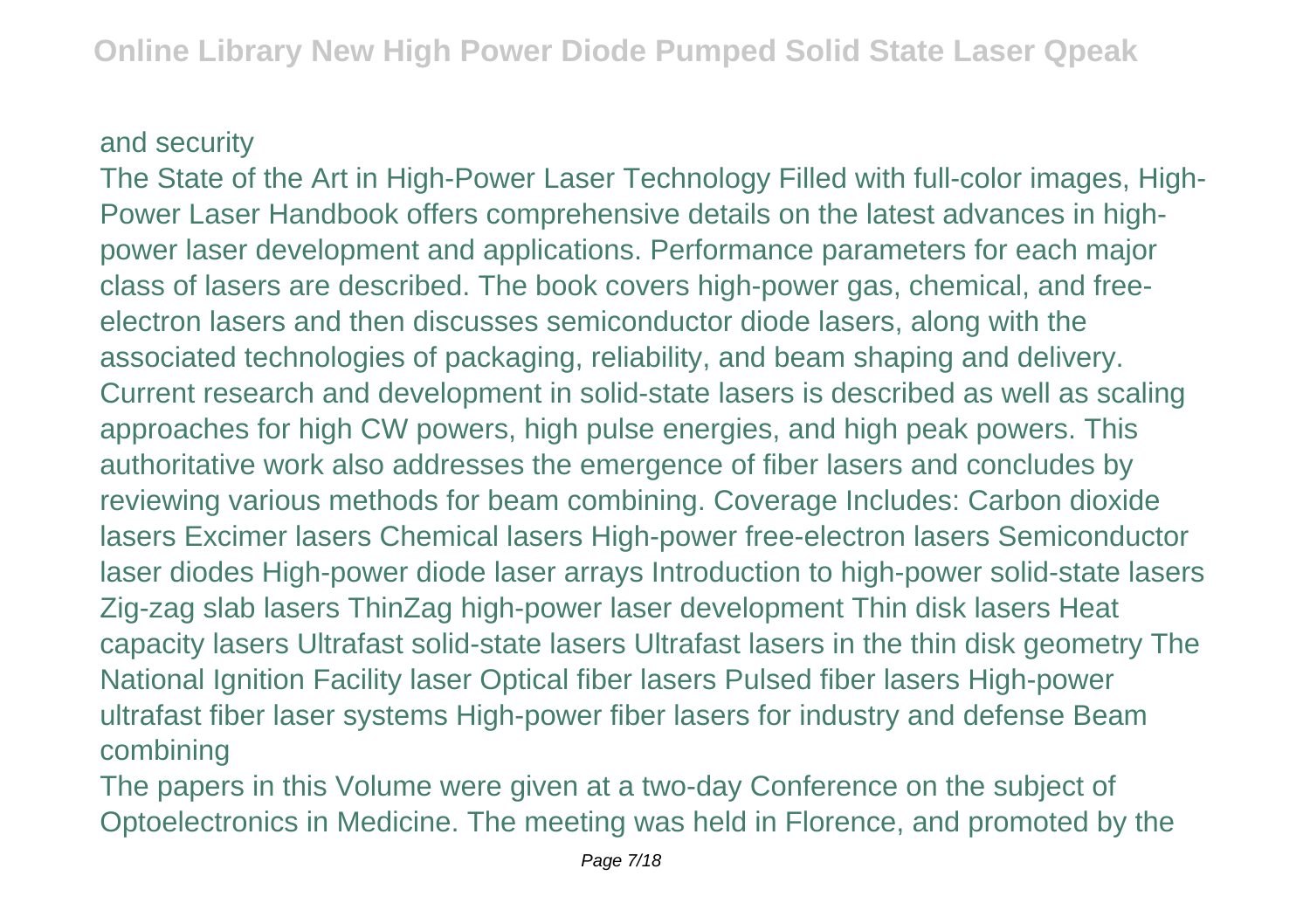Consortium Centro di Eccellenza Optronica (C.E.O.). It represented the first of a series of Meetings on Optoelectronics that C.E.O. is organizing in order to stimulate new developments in this field and more efficient cooperation among local, national, and international research centers, industries, utilizers, etc .. Italian scientists have contributed consistently to the development of laser sources and to their applications to Medicine. A significant role has also been played by research institutes and industries in Florence. However, in this Conference, and in the Proceadings only a few Italian scientists were invited to present a lecture, thus offering the local and national communities as wide an international view as possible. Many more were present, however, as chairmen, and contributed successfully to making the discussions stimulating and fruitful. AB Editor, I had to substitute last-minute missing manuscripts with papers of my own, in order to keep the scheduled index of papers. The contributions presented at the Conference are written as extended, review like papers to provide a broad and representative coverage of the fields of light sources, optoelectronic systems for medical diagnosis, and light and laser applications to Medicine.

The theory of operator algebras is generally considered over the field of complex numbers and in the complex Hilbert spaces. So it is a natural and interesting problem: How is the theory in the field of real numbers? Up to now, the theory of operator algebras over the field of real numbers has seemed not to be introduced systematically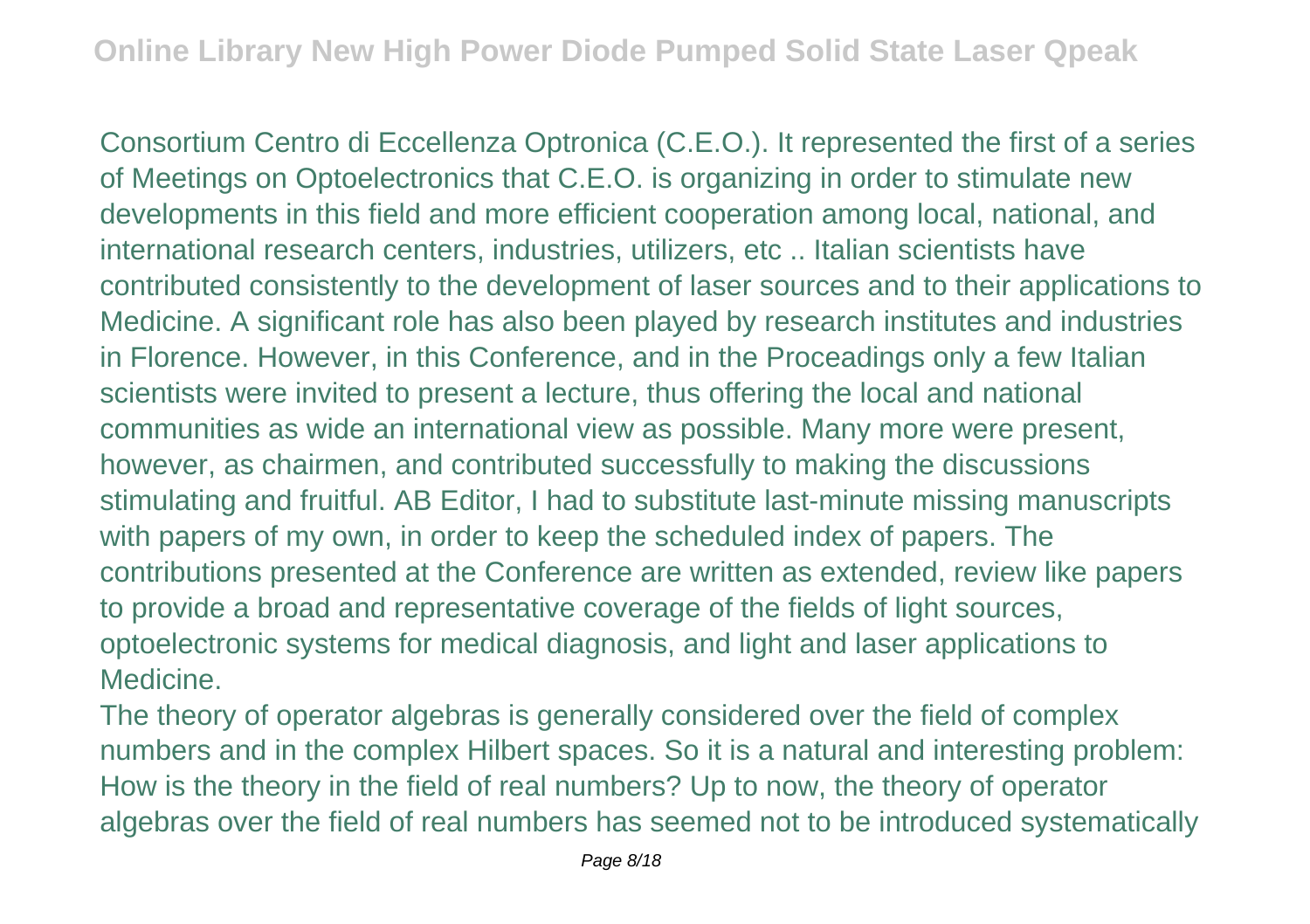and sufficiently.The aim of this book is to set up the fundamentals of real operator algebras and to give a systematic discussion for real operator algebras. Since the treatment is from the beginning (real Banach and Hilbert spaces, real Banach algebras, real Banach ? algebras, real C?-algebras and W?-algebras, etc.), and some basic facts are given, one can get some results on real operator algebras easily.The book is also an introduction to real operator algebras, written in a self-contained manner. The reader needs just a general knowledge of Banach algebras and operator algebras. This book summarizes a five year research project, as well as subsequent results regarding high power diode laser systems and their application in materials processing. The text explores the entire chain of technology, from the semiconductor technology, through cooling mounting and assembly, beam shaping and system technology, to applications in the processing of such materials as metals and polymers. Includes theoretical models, a range of important parameters and practical tips.

This book deals with laser techniques for materials processing. It contains the basics, practical realization and applications of this technique. Many tables and graphics make the book useful as a handbook for scientists, process engineers, laser physicists, and advanced students. The complete spectrum of applications in high-intensity laser processing of materials is presented. The only introductory text on the market today that explains the underlying physics and engineering applicable to all lasers Although lasers are becoming increasingly important in our high-tech environment, many of the technicians and engineers who install, operate, and maintain them have had little, if any, formal training in the field of electro-optics. This can result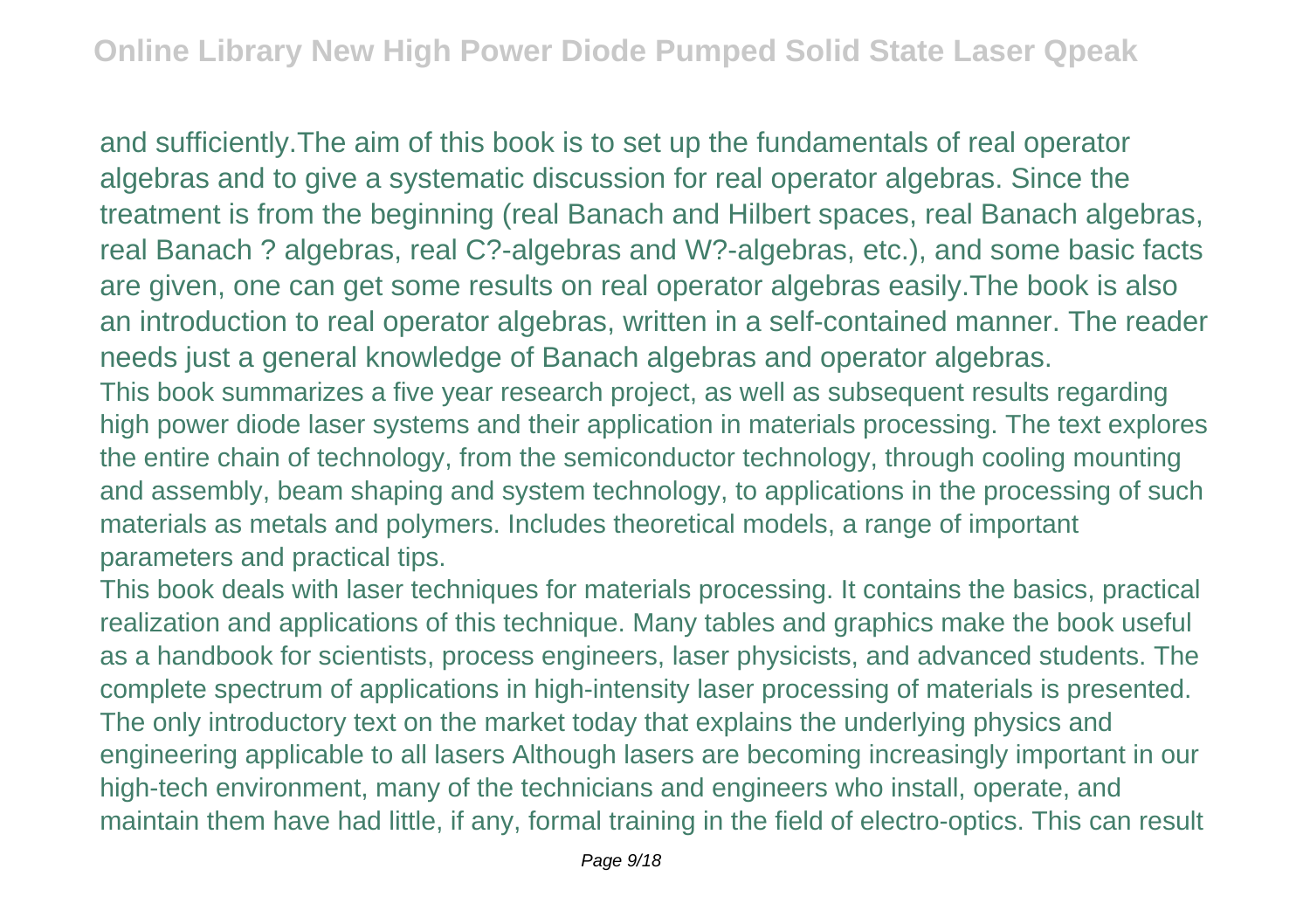in less efficient usage of these important tools. Introduction to Laser Technology, Fourth Edition provides readers with a good understanding of what a laser is and what it can and cannot do. The book explains what types of laser to use for different purposes and how a laser can be modified to improve its performance in a given application. With a unique combination of clarity and technical depth, the book explains the characteristics and important applications of commercial lasers worldwide and discusses light and optics, the fundamental elements of lasers, and laser modification.? In addition to new chapter-end problems, the Fourth Edition includes new and expanded chapter material on: Material and wavelength Diode Laser Arrays Quantum-cascade lasers Fiber lasers Thin-disk and slab lasers Ultrafast fiber lasers Raman lasers Quasi-phase matching Optically pumped semiconductor lasers Introduction to Laser Technology, Fourth Edition is an excellent book for students, technicians, engineers, and other professionals seeking a fuller, more formal introduction to the field of laser technology. The objective of this DURIP-99 University Research Instrumentation Program, F49620-99-1-0200 was to acquire laser diode pump modules to enable research on high average power, scalable DPSS lasers, nonlinear optical materials, and the continued education of Ph.D.students in this field. Twelve 940 nm fiber-coupled 55 W laser diode units were purchased, along with six power supplies and a controller. This system is currently in use to pump a zigzag slab laser using Yb:YAG as the active medium. Numerical modeling predicts that Yb:YAG slab lasers can be scaled to the 100kW level. Twenty-four 808 nm fiber-coupled 30 W laser diode units were purchased, along with four power supplies, four temperature controller units and a controller. This system has been used to demonstrate phased array output from a zigzag Nd:YAG slab laser. This advance opens the engineering path toward Page 10/18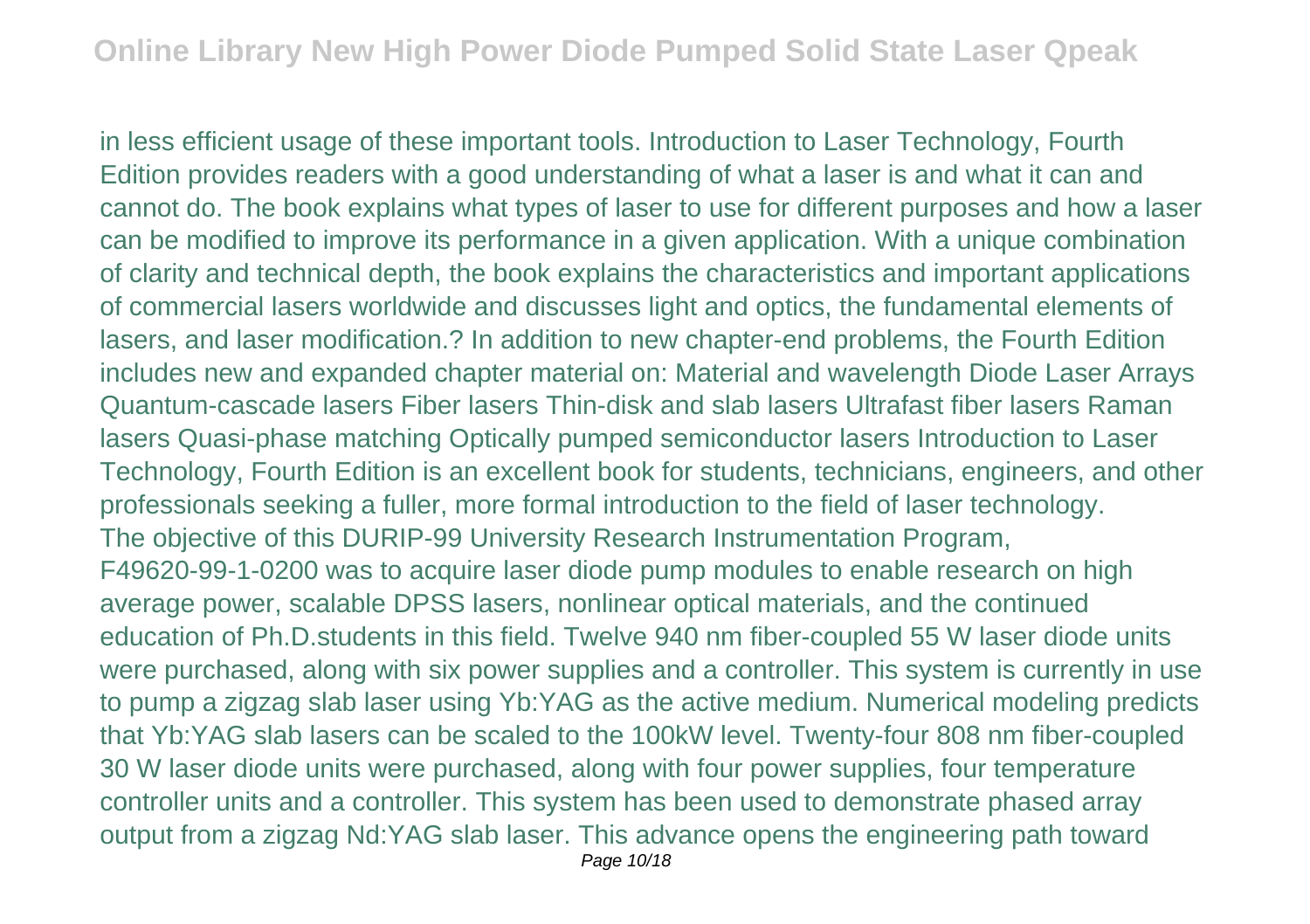#### scaling slab lasers to 100kW power levels.

The potential for using fusion energy to produce commercial electric power was first explored in the 1950s. Harnessing fusion energy offers the prospect of a nearly carbon-free energy source with a virtually unlimited supply of fuel. Unlike nuclear fission plants, appropriately designed fusion power plants would not produce the large amounts of high-level nuclear waste that requires long-term disposal. Due to these prospects, many nations have initiated research and development (R&D) programs aimed at developing fusion as an energy source. Two R&D approaches are being explored: magnetic fusion energy (MFE) and inertial fusion energy (IFE). An Assessment of the Prospects for Inertial Fusion Energy describes and assesses the current status of IFE research in the United States; compares the various technical approaches to IFE; and identifies the scientific and engineering challenges associated with developing inertial confinement fusion (ICF) in particular as an energy source. It also provides guidance on an R&D roadmap at the conceptual level for a national program focusing on the design and construction of an inertial fusion energy demonstration plant.

This conference is the premier annual event addressing the latest advances in diode and diode pumped laser technology and systems applications The conference covers laser pump diodes diode pumped solid state and fibre lasers applications of diode laser technology in consumer products, processing, healthcare and biophotonics, defense and security Starting from the basics of semiconductor lasers with emphasis on the generation of high optical output power the reader is introduced in a tutorial way to all key technologies required to fabricate high-power diode-laser sources. Various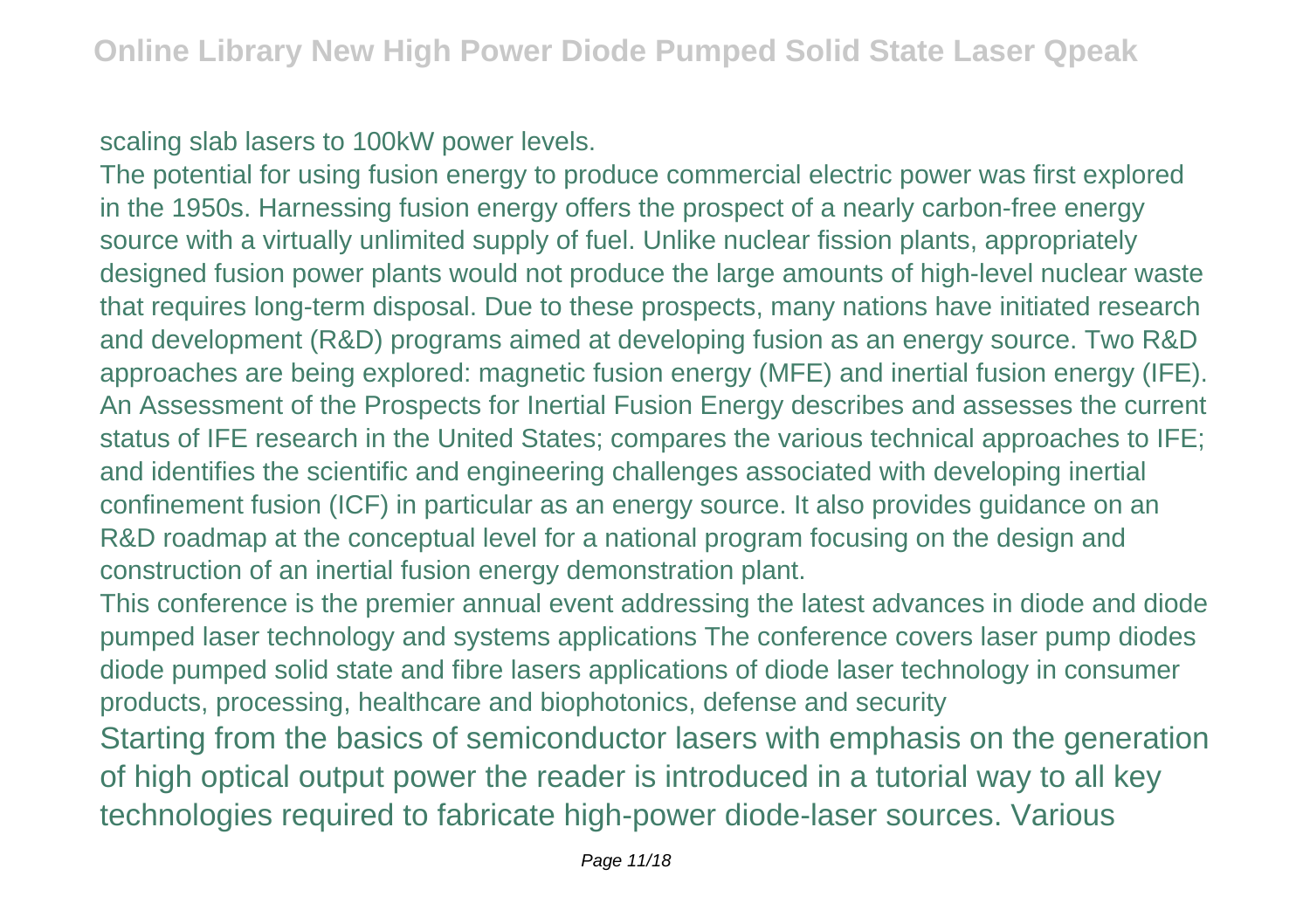## applications are exemplified.

Invention of the solid-state laser has initiated the beginning of the laser era. Performance of solid-state lasers improved amazingly during five decades. Nowadays, solid-state lasers remain one of the most rapidly developing branches of laser science and become an increasingly important tool for modern technology. This book represents a selection of chapters exhibiting various investigation directions in the field of solid-state lasers and the cutting edge of related applications. The materials are contributed by leading researchers and each chapter represents a comprehensive study reflecting advances in modern laser physics. Considered topics are intended to meet the needs of both specialists in laser system design and those who use laser techniques in fundamental science and applied research. This book is the result of efforts of experts from different countries. I would like to acknowledge the authors for their contribution to the book. I also wish to acknowledge Vedran Kordic for indispensable technical assistance in the book preparation and publishing. Shows how nonlinear phenomena play a more and more important role for everybody using the laser "as a tool," making it unique in this respect. Provides a basic knowledge of modern lasers, as well as the principles of nonlinear optical spectroscopy (and an exhaustive list of 4000 references) From first-edition Page 12/18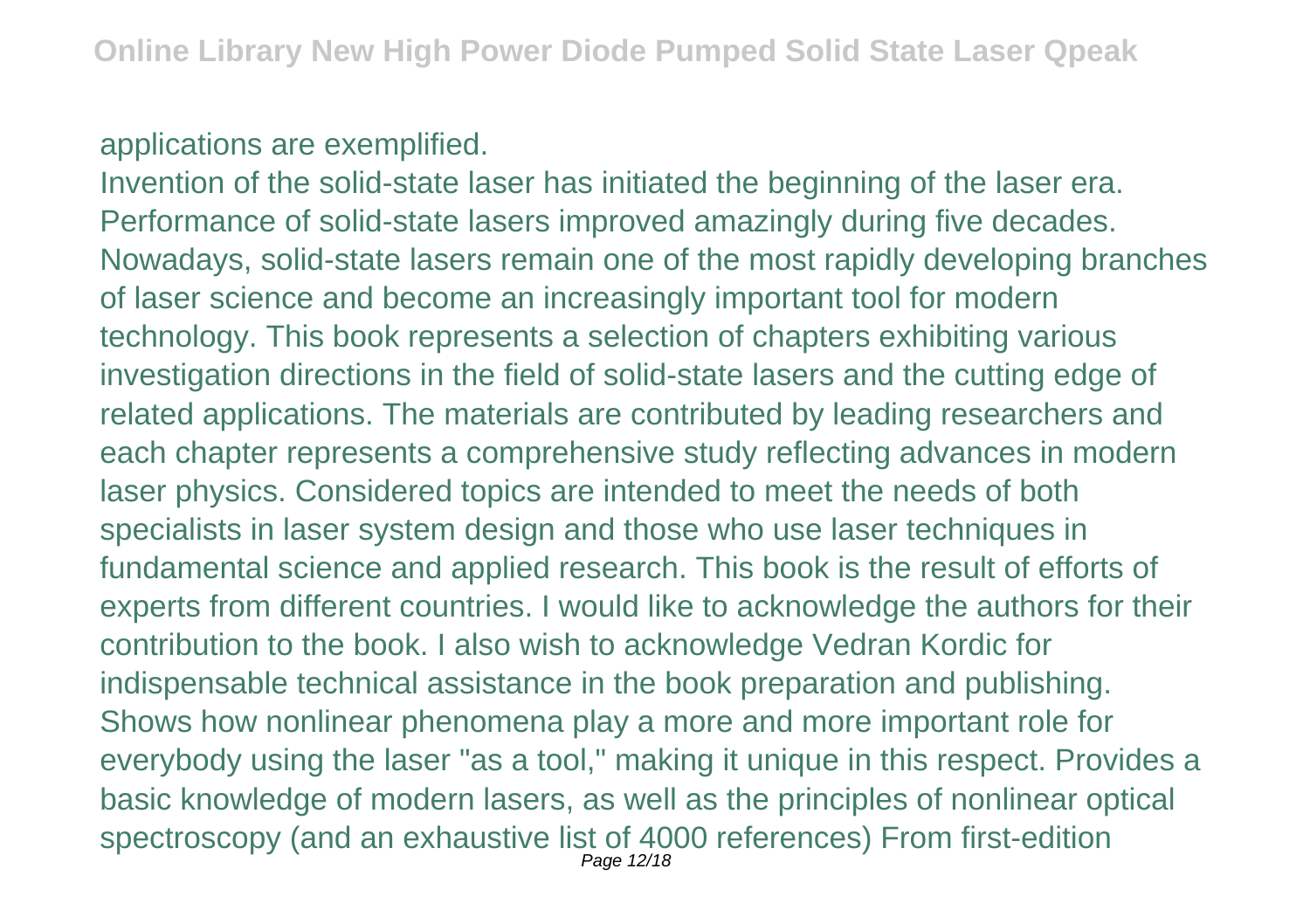reviews: "Almost a handbook, reviewing in a single author's voice the basic properties of light and its linear and nonlinear interactions with matter, both in the absence and in the presence of absorption." Physics Today Lasers have a wide and growing range of applications in medicine. Lasers for Medical Applications summarises the wealth of recent research on the principles, technologies and application of lasers in diagnostics, therapy and surgery. Part one gives an overview of the use of lasers in medicine, key principles of lasers and radiation interactions with tissue. To understand the wide diversity and therefore the large possible choice of these devices for a specific diagnosis or treatment, the respective types of the laser (solid state, gas, dye, and semiconductor) are reviewed in part two. Part three describes diagnostic laser methods, for example optical coherence tomography, spectroscopy, optical biopsy, and time-resolved fluorescence polarization spectroscopy. Those methods help doctors to refine the scope of involvement of the particular body part or, for example, to specify the extent of a tumor. Part four concentrates on the therapeutic applications of laser radiation in particular branches of medicine, including ophthalmology, dermatology, cardiology, urology, gynecology, otorhinolaryngology (ORL), neurology, dentistry, orthopaedic surgery and cancer therapy, as well as laser coatings of implants. The final chapter includes the Page 13/18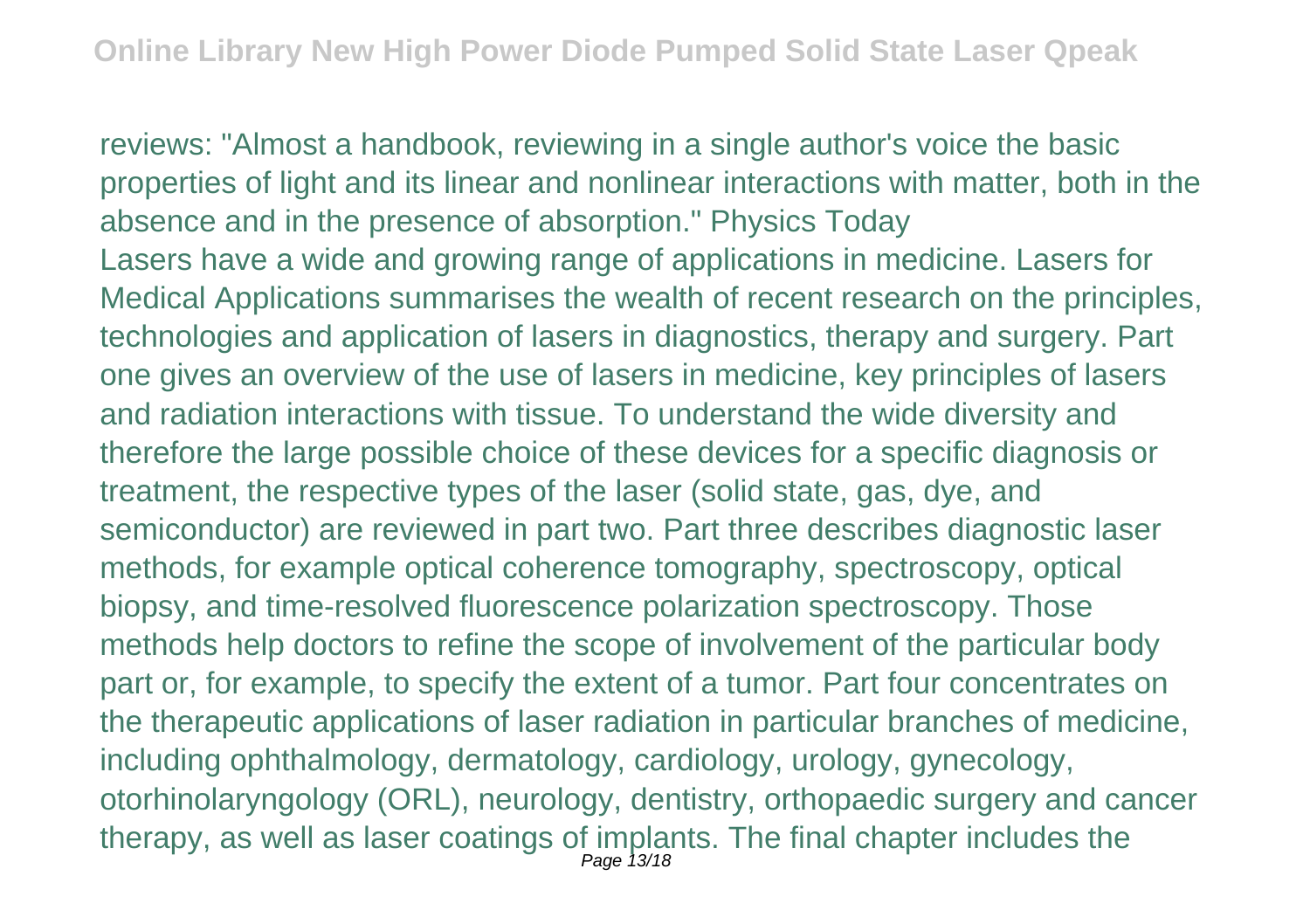safety precautions with which the staff working with laser instruments must be familiar. With its distinguished editor and international team of contributors, this important book summarizes international achievements in the field of laser applications in medicine in the past 50 years. It provides a valuable contribution to laser medicine by outstanding experts in medicine and engineering. Describes the interaction of laser light with tissue Reviews every type of laser used in medicine: solid state, gas, dye and semiconductor Describes the use of lasers for diagnostics

The new class of diode-pumped alkali vapor lasers (DPALs) offers high efficiency cw laser radiation at near-infrared wavelengths: cesium 895 nm, rubidium 795 nm, and potassium 770 nm. The working physical principles of DPALs will be presented. Initial 795 nm Rb and 895 nm Cs laser experiments performed using a titanium sapphire laser as a surrogate pump source demonstrated DPAL slope power conversion efficiencies in the 50-70% range, in excellent agreement with device models utilizing only literature spectroscopic and kinetic data. Using these benchmarked models for Rb and Cs, optimized DPALs with optical-optical efficiencies>60%, and electrical efficiencies of 25-30% are projected. DPAL device architectures for near-diffraction-limited power scaling into the high kilowatt power regime from a single aperture will be described. DPAL Page 14/18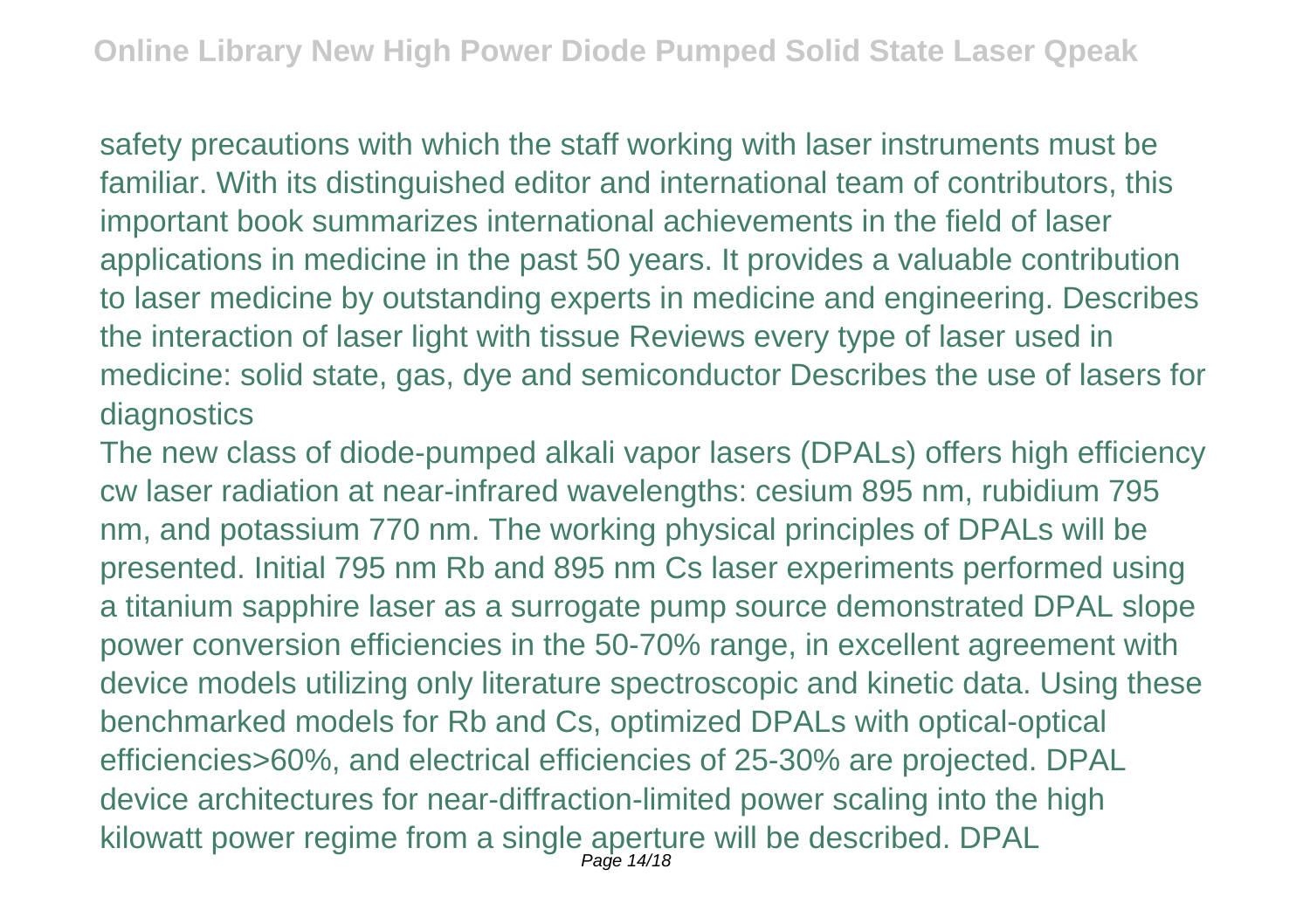wavelengths of operation offer ideal matches to silicon and gallium arsenide based photovoltaic power conversion cells for efficient power beaming. Laser welding is a rapidly developing and versatile technology which has found increasing applications in industry and manufacturing. It allows the precision welding of small and hard-to-reach areas, and is particularly suitable for operation under computer or robotic control. The Handbook of laser welding technologies reviews the latest developments in the field and how they can be used across a variety of applications. Part one provides an introduction to the fundamentals of laser welding before moving on to explore developments in established technologies including CO2 laser welding, disk laser welding and laser micro welding technology. Part two highlights laser welding technologies for various materials including aluminium and titanium alloys, plastics and glass. Part three focuses on developments in emerging laser welding technologies with chapters on the applications of robotics in laser welding and developments in the modelling and simulation of laser and hybrid laser welding. Finally, part four explores the applications of laser welding in the automotive, railway and shipbuilding industries. The Handbook of laser welding technologies is a technical resource for researchers and engineers using laser welding technologies, professionals requiring an understanding of laser welding<br>Page 15/18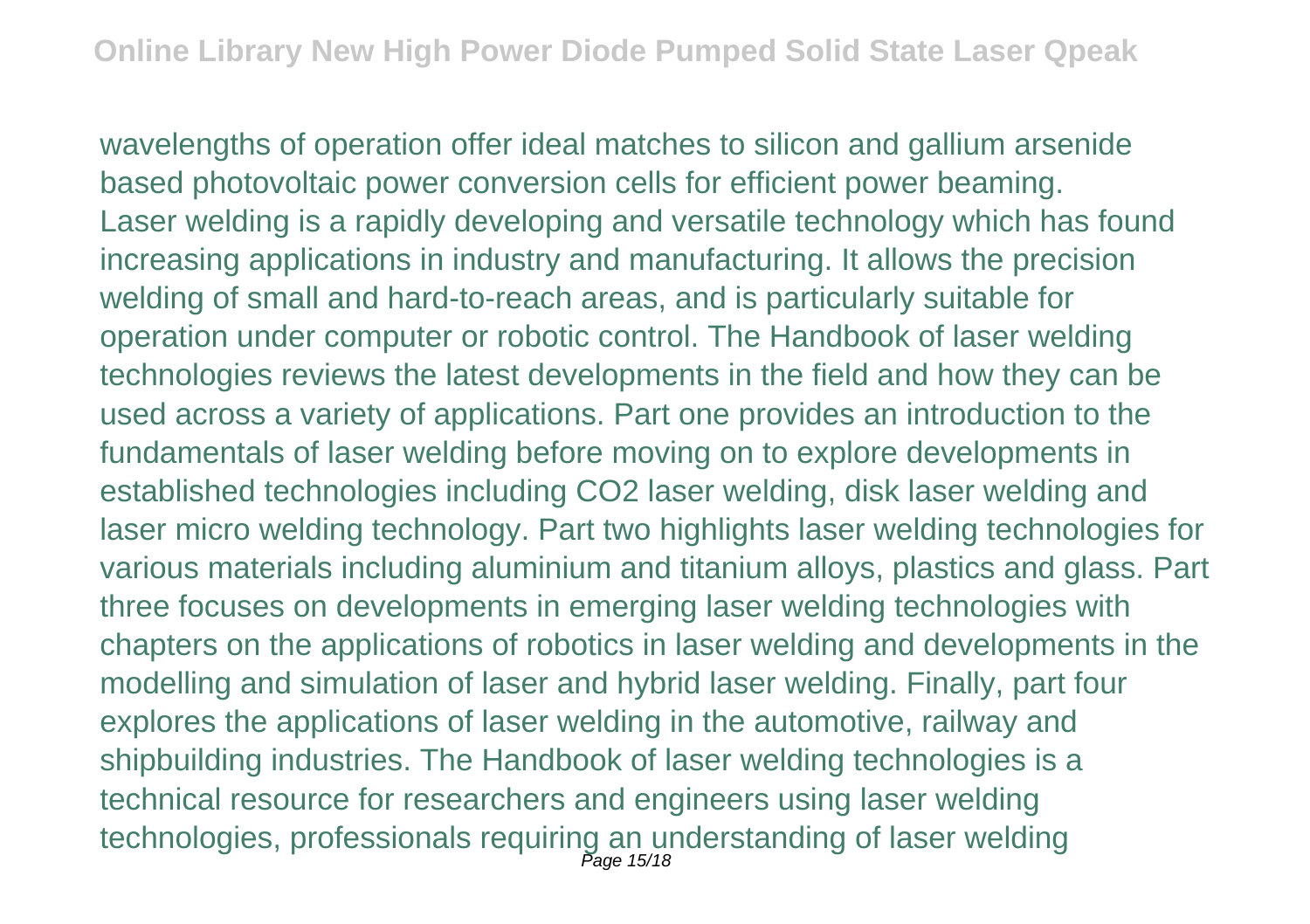techniques and academics interested in the field. Provides an introduction to the fundamentals of laser welding including characteristics, welding defects and evolution of laser welding Discusses developments in a number of techniques including disk, conduction and laser micro welding Focusses on technologies for particular materials such as light metal alloys, plastics and glass Although semiconductor-diode lasers are the most compact, highest gain and most efficient laser sources, difficulties remain in developing structures that will produce high-quality, diffraction-limited output beams. Indeed, only a few designs have emerged with the potential for producing high-power, high-brightness monolithic sources. This book presents and analyzes the results of work performed over the past two decades in the development of such diode-laser arrays.

This book discusses aspects of laser pulses generation, characterization, and practical applications. Some new achievements in theory, experiments, and design are demonstrated. The introductive chapter shortly overviews the physical principles of pulsed lasers operation with pulse durations from seconds to yoctoseconds. A theory of mode-locking, based on the optical noise concept, is discussed. With this approximation, all paradoxes of ultrashort laser pulse formation have been explained. The book includes examples of very delicate Page 16/18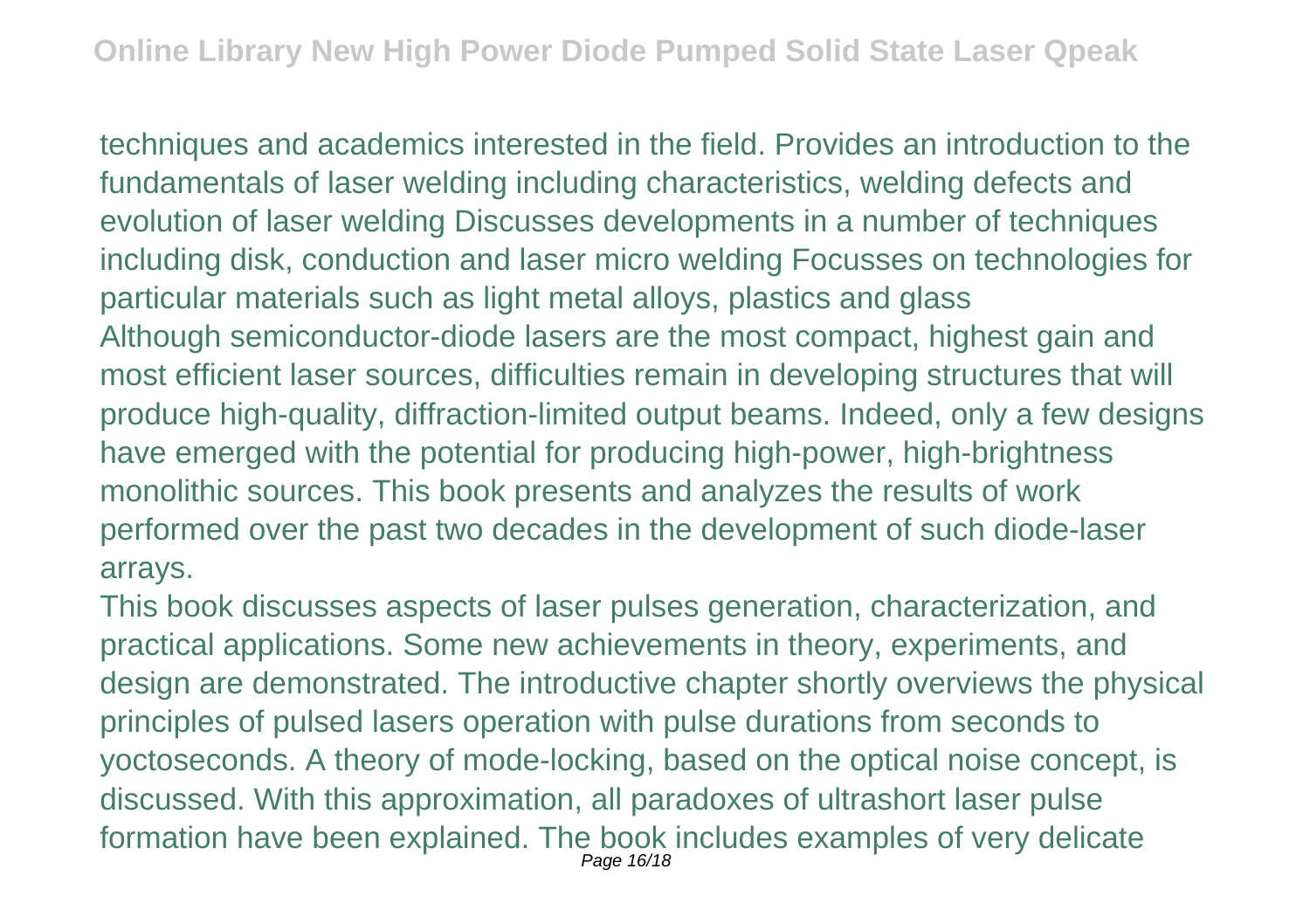laser operation in biomedical areas and extremely high power systems used for material processing and water purification. We hope this book will be useful for engineers and managers, for professors and students, and for those who are interested in laser science and technologies.

This book represents a unique collection of the latest developments in the rapidly developing world of semiconductor laser diode technology and applications. An international group of distinguished contributors have covered particular aspects and the book includes optimization of semiconductor laser diode parameters for fascinating applications. This collection of chapters will be of considerable interest to engineers, scientists, technologists and physicists working in research and development in the field of semiconductor laser diode, as well as to young researchers who are at the beginning of their career.

This comprehensive handbook gives a fully updated guide to lasers and laser systems, including the complete range of their technical applications. The first volume outlines the fundamental components of lasers, their properties and working principles. The second volume gives exhaustive coverage of all major categories of lasers, from solid-state and semiconductor diode to fiber, waveguide, gas, chemical, and dye lasers. The third volume covers modern applications in engineering and technology, including all new and updated case